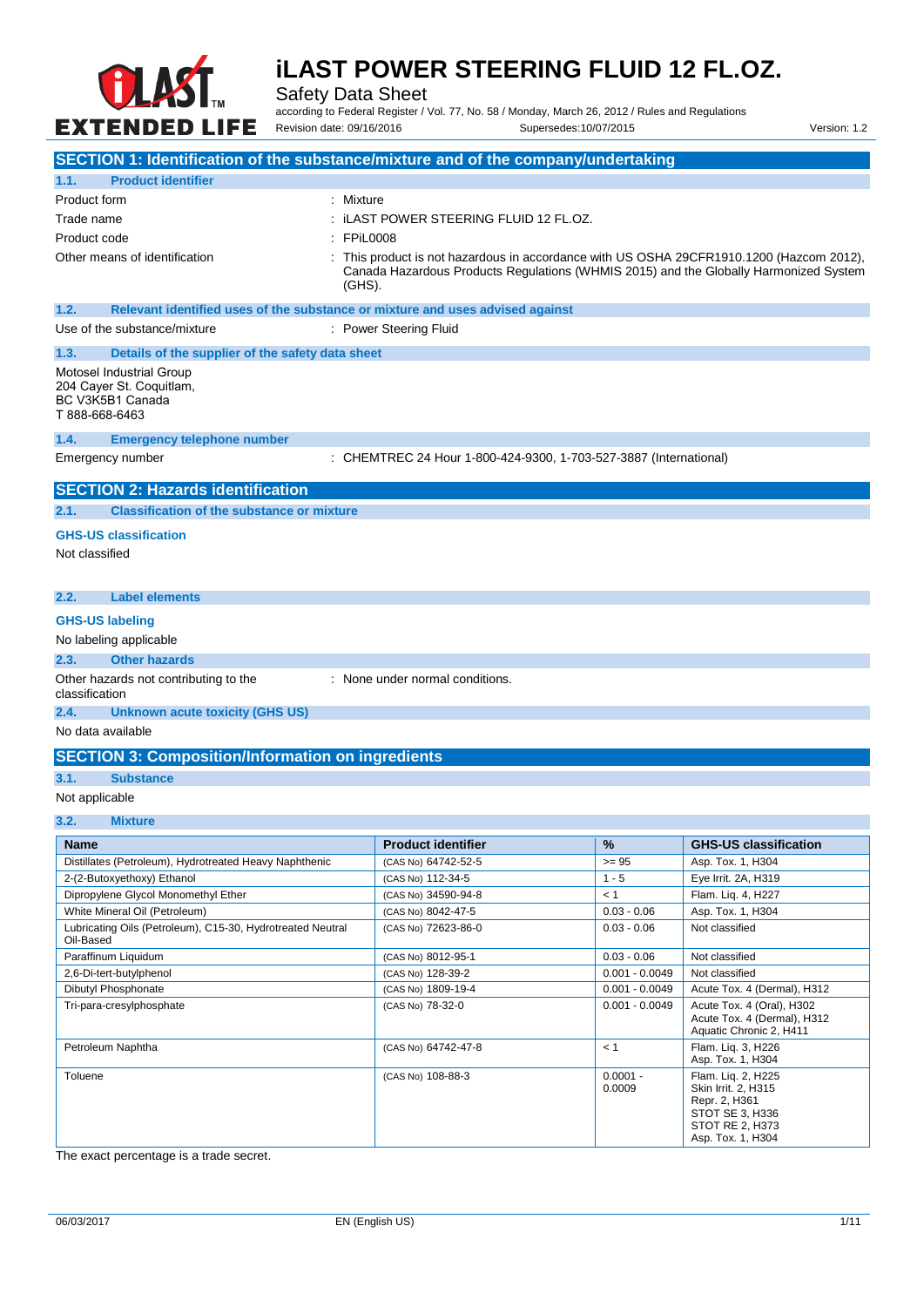#### Safety Data Sheet

according to Federal Register / Vol. 77, No. 58 / Monday, March 26, 2012 / Rules and Regulations

| <b>SECTION 4: First aid measures</b>                                        |                                                                                                                                                                                                     |
|-----------------------------------------------------------------------------|-----------------------------------------------------------------------------------------------------------------------------------------------------------------------------------------------------|
| <b>Description of first aid measures</b><br>4.1.                            |                                                                                                                                                                                                     |
| First-aid measures general                                                  | : Never give anything by mouth to an unconscious person. If you feel unwell, seek medical<br>advice (show the label where possible).                                                                |
| First-aid measures after inhalation                                         | Allow victim to breathe fresh air. Allow the victim to rest.                                                                                                                                        |
| First-aid measures after skin contact                                       | Remove affected clothing and wash all exposed skin area with mild soap and water, followed<br>by warm water rinse.                                                                                  |
| First-aid measures after eye contact                                        | Rinse immediately with plenty of water. Obtain medical attention if pain, blinking or redness<br>persist.                                                                                           |
| First-aid measures after ingestion                                          | Rinse mouth. Do NOT induce vomiting. Obtain emergency medical attention.                                                                                                                            |
| 4.2.<br>Most important symptoms and effects, both acute and delayed         |                                                                                                                                                                                                     |
| Symptoms/injuries                                                           | : Not expected to present a significant hazard under anticipated conditions of normal use.                                                                                                          |
| Symptoms/injuries after inhalation                                          | : May cause allergy or asthma symptoms or breathing difficulties if inhaled.                                                                                                                        |
| Symptoms/injuries after skin contact                                        | : May cause slight irritation . Itching. Red skin. Skin rash/inflammation.                                                                                                                          |
| Symptoms/injuries after eye contact                                         | : May cause slight eye irritation . Inflammation/damage of the eye tissue. Irritation of the eye<br>tissue. Redness of the eye tissue.                                                              |
| Symptoms/injuries after ingestion                                           | : May be harmful if swallowed and enters airways.                                                                                                                                                   |
| 4.3.                                                                        | Indication of any immediate medical attention and special treatment needed                                                                                                                          |
| No additional information available                                         |                                                                                                                                                                                                     |
| <b>SECTION 5: Firefighting measures</b>                                     |                                                                                                                                                                                                     |
| 5.1.<br><b>Extinguishing media</b>                                          |                                                                                                                                                                                                     |
| Suitable extinguishing media                                                | : Foam. Dry powder. Carbon dioxide. Water spray. Sand.                                                                                                                                              |
| Unsuitable extinguishing media                                              | Do not use a heavy water stream.                                                                                                                                                                    |
| 5.2.<br>Special hazards arising from the substance or mixture               |                                                                                                                                                                                                     |
| Fire hazard                                                                 | : Insufficient data available on direct fire hazard (flashpoint $> 200^{\circ}$ C).                                                                                                                 |
|                                                                             |                                                                                                                                                                                                     |
| 5.3.<br><b>Advice for firefighters</b>                                      |                                                                                                                                                                                                     |
| Firefighting instructions                                                   | : Use water spray or fog for cooling exposed containers. Exercise caution when fighting any<br>chemical fire. Prevent fire-fighting water from entering environment.                                |
| Protection during firefighting                                              | : Do not enter fire area without proper protective equipment, including respiratory protection.                                                                                                     |
| <b>SECTION 6: Accidental release measures</b>                               |                                                                                                                                                                                                     |
| 6.1.<br>Personal precautions, protective equipment and emergency procedures |                                                                                                                                                                                                     |
| General measures                                                            | : Remove ignition sources.                                                                                                                                                                          |
| 6.1.1.<br>For non-emergency personnel                                       |                                                                                                                                                                                                     |
| Protective equipment                                                        | Gloves. Safety glasses.                                                                                                                                                                             |
| <b>Emergency procedures</b>                                                 | : Evacuate unnecessary personnel.                                                                                                                                                                   |
|                                                                             |                                                                                                                                                                                                     |
| 6.1.2.<br>For emergency responders                                          |                                                                                                                                                                                                     |
| Protective equipment                                                        | : Equip cleanup crew with proper protection.                                                                                                                                                        |
| <b>Emergency procedures</b>                                                 | : Ventilate area.                                                                                                                                                                                   |
| 6.2.<br><b>Environmental precautions</b>                                    |                                                                                                                                                                                                     |
|                                                                             | Prevent entry to sewers and public waters. Notify authorities if liquid enters sewers or public waters.                                                                                             |
| 6.3.<br>Methods and material for containment and cleaning up                |                                                                                                                                                                                                     |
| For containment                                                             | : Dam up the liquid spill. Contain released substance, pump into suitable containers. Plug the<br>leak, cut off the supply.                                                                         |
| Methods for cleaning up                                                     | : Soak up spills with inert solids, such as clay or diatomaceous earth as soon as possible. Collect<br>spillage. Store away from other materials.                                                   |
| 6.4.<br><b>Reference to other sections</b>                                  |                                                                                                                                                                                                     |
| See Heading 8. Exposure controls and personal protection.                   |                                                                                                                                                                                                     |
| <b>SECTION 7: Handling and storage</b>                                      |                                                                                                                                                                                                     |
| <b>Precautions for safe handling</b><br>7.1.                                |                                                                                                                                                                                                     |
| Precautions for safe handling                                               | Wash hands and other exposed areas with mild soap and water before eating, drinking or<br>smoking and when leaving work. Provide good ventilation in process area to prevent formation<br>of vapor. |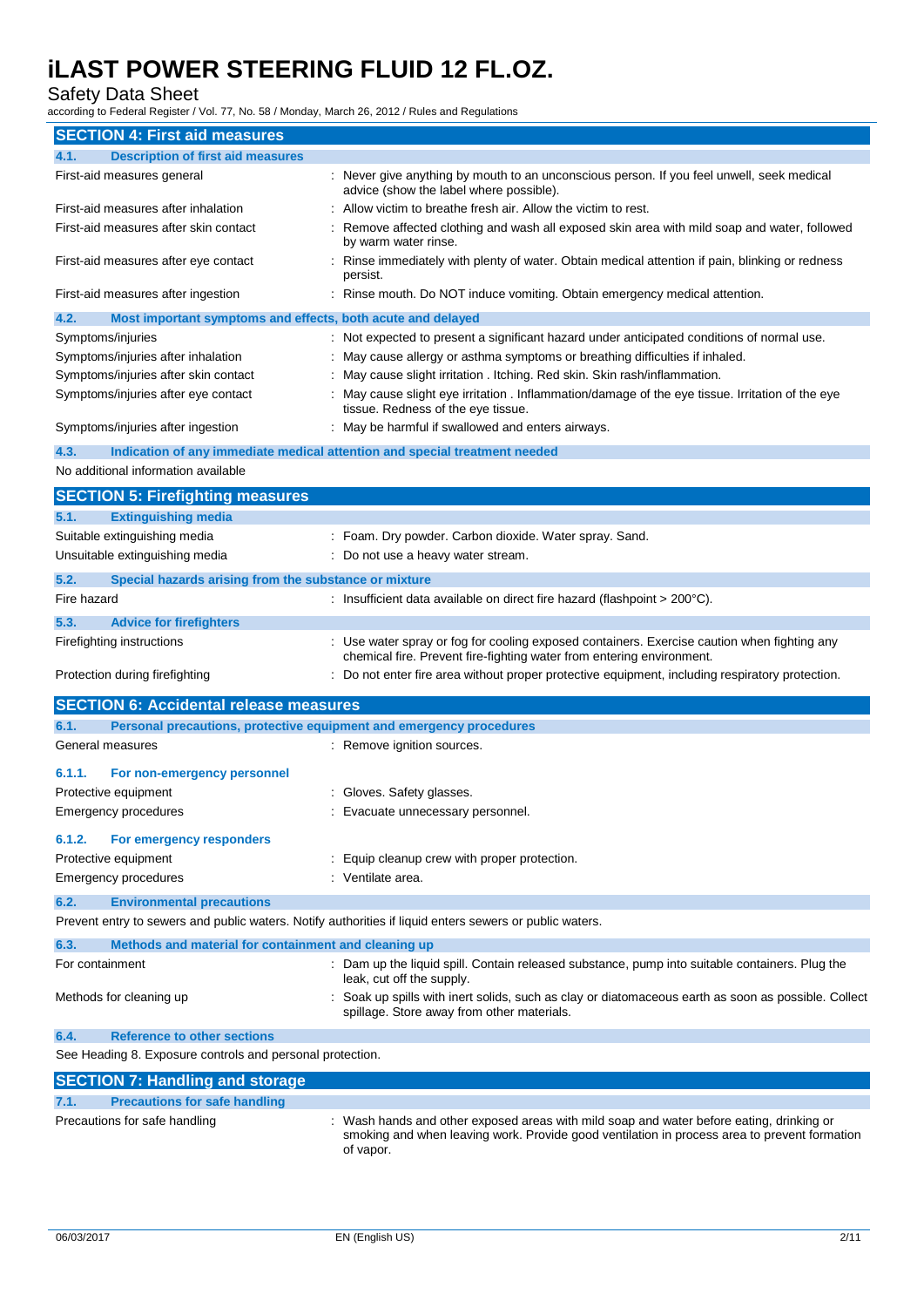Safety Data Sheet

according to Federal Register / Vol. 77, No. 58 / Monday, March 26, 2012 / Rules and Regulations

|                                                  | $\sim$ . The condition of $\sim$ , $\sim$ , $\sim$ , $\sim$ , $\sim$ , $\sim$ , $\sim$ , $\sim$ , $\sim$ , $\sim$ , $\sim$ , $\sim$ , $\sim$ , $\sim$ , $\sim$ , $\sim$ , $\sim$ , $\sim$ , $\sim$ , $\sim$ , $\sim$ , $\sim$ , $\sim$ , $\sim$ , $\sim$ , $\sim$ , $\sim$ , $\sim$ , |                                                                                                                                                                                                                                                                                                                                                                                                                            |  |
|--------------------------------------------------|---------------------------------------------------------------------------------------------------------------------------------------------------------------------------------------------------------------------------------------------------------------------------------------|----------------------------------------------------------------------------------------------------------------------------------------------------------------------------------------------------------------------------------------------------------------------------------------------------------------------------------------------------------------------------------------------------------------------------|--|
| Hygiene measures                                 |                                                                                                                                                                                                                                                                                       | : Wash hands and other exposed areas with mild soap and water before eating, drinking or<br>smoking and when leaving work. Do not eat, drink or smoke when using this product. Remove<br>contaminated clothes. Wash contaminated clothing before reuse. Always wash hands after<br>handling the product. Wash affected areas thoroughly after handling. Separate working clothes<br>from town clothes. Launder separately. |  |
| 7.2.                                             | Conditions for safe storage, including any incompatibilities                                                                                                                                                                                                                          |                                                                                                                                                                                                                                                                                                                                                                                                                            |  |
| <b>Technical measures</b>                        | should be followed.                                                                                                                                                                                                                                                                   | : Comply with applicable regulations. Proper grounding procedures to avoid static electricity                                                                                                                                                                                                                                                                                                                              |  |
| Storage conditions                               | closed when not in use.                                                                                                                                                                                                                                                               | : Keep only in the original container in a cool, well ventilated place away from : Keep container                                                                                                                                                                                                                                                                                                                          |  |
| Incompatible products                            | Strong bases. Strong acids.                                                                                                                                                                                                                                                           |                                                                                                                                                                                                                                                                                                                                                                                                                            |  |
| Incompatible materials                           | : Sources of ignition. Direct sunlight.                                                                                                                                                                                                                                               |                                                                                                                                                                                                                                                                                                                                                                                                                            |  |
| <b>Specific end use(s)</b><br>7.3.               |                                                                                                                                                                                                                                                                                       |                                                                                                                                                                                                                                                                                                                                                                                                                            |  |
| Follow Label Directions.                         |                                                                                                                                                                                                                                                                                       |                                                                                                                                                                                                                                                                                                                                                                                                                            |  |
|                                                  | <b>SECTION 8: Exposure controls/personal protection</b>                                                                                                                                                                                                                               |                                                                                                                                                                                                                                                                                                                                                                                                                            |  |
| <b>Control parameters</b><br>8.1.                |                                                                                                                                                                                                                                                                                       |                                                                                                                                                                                                                                                                                                                                                                                                                            |  |
|                                                  | Distillates (Petroleum), Hydrotreated Heavy Naphthenic (64742-52-5)                                                                                                                                                                                                                   |                                                                                                                                                                                                                                                                                                                                                                                                                            |  |
| <b>USA ACGIH</b>                                 | ACGIH TWA (mg/m <sup>3</sup> )                                                                                                                                                                                                                                                        | 5 mg/m <sup>3</sup> MIST 8 HOURS                                                                                                                                                                                                                                                                                                                                                                                           |  |
| <b>USA OSHA</b>                                  | OSHA PEL (TWA) (mg/m <sup>3</sup> )                                                                                                                                                                                                                                                   | 5 mg/m <sup>3</sup> MIST 8 HOURS                                                                                                                                                                                                                                                                                                                                                                                           |  |
| 2-(2-Butoxyethoxy) Ethanol (112-34-5)            |                                                                                                                                                                                                                                                                                       |                                                                                                                                                                                                                                                                                                                                                                                                                            |  |
| <b>USA ACGIH</b>                                 | ACGIH TWA (ppm)                                                                                                                                                                                                                                                                       | 10 ppm (Diethylene glycol monobutyl ether; USA;<br>Time-weighted average exposure limit 8 h; TLV -<br>Adopted Value; Inhalable fraction and vapor)                                                                                                                                                                                                                                                                         |  |
| Dipropylene Glycol Monomethyl Ether (34590-94-8) |                                                                                                                                                                                                                                                                                       |                                                                                                                                                                                                                                                                                                                                                                                                                            |  |
| <b>USA ACGIH</b>                                 | ACGIH TWA (ppm)                                                                                                                                                                                                                                                                       | 100 ppm (2-Methoxymethylethoxy)propanol(DPGME);<br>USA; Time-weighted average exposure limit 8 h; TLV -<br><b>Adopted Value</b>                                                                                                                                                                                                                                                                                            |  |
| <b>USA ACGIH</b>                                 | ACGIH STEL (ppm)                                                                                                                                                                                                                                                                      | 150 ppm (2-Methoxymethylethoxy)propanol(DPGME);                                                                                                                                                                                                                                                                                                                                                                            |  |
|                                                  |                                                                                                                                                                                                                                                                                       | USA; Short time value; TLV - Adopted Value                                                                                                                                                                                                                                                                                                                                                                                 |  |

| Toluene (108-88-3)                        |                                 |                                                                                                                                                                    |  |
|-------------------------------------------|---------------------------------|--------------------------------------------------------------------------------------------------------------------------------------------------------------------|--|
| <b>USA ACGIH</b>                          | ACGIH TWA (mg/m <sup>3</sup> )  | $75 \text{ mg/m}^3$                                                                                                                                                |  |
| <b>USA ACGIH</b>                          | ACGIH TWA (ppm)                 | 20 ppm                                                                                                                                                             |  |
| <b>USA OSHA</b>                           | OSHA PEL (TWA) (ppm)            | $200$ ppm                                                                                                                                                          |  |
| <b>USA OSHA</b>                           | OSHA PEL (Ceiling) (ppm)        | 300 ppm                                                                                                                                                            |  |
| White Mineral Oil (Petroleum) (8042-47-5) |                                 |                                                                                                                                                                    |  |
| <b>USA ACGIH</b>                          | ACGIH TWA (mg/m <sup>3</sup> )  | 5 mg/m <sup>3</sup> (Mineral oil, pure, highly and severely refined;<br>USA: Time-weighted average exposure limit 8 h; TLV -<br>Adopted Value; Inhalable fraction) |  |
| <b>USA ACGIH</b>                          | ACGIH STEL (mg/m <sup>3</sup> ) | $10 \text{ mg/m}^3$                                                                                                                                                |  |

**8.2. Exposure controls**

Appropriate engineering controls : Local exhaust venilation, vent hoods . Ensure good ventilation of the work station.

Personal protective equipment : Gloves. Safety glasses. Avoid all unnecessary exposure.



| Materials for protective clothing | : No data available.                            |
|-----------------------------------|-------------------------------------------------|
| Hand protection                   | : Wear protective gloves.                       |
| Eye protection                    | : Chemical goggles or safety glasses.           |
| Skin and body protection          | Wear suitable protective clothing.              |
| Respiratory protection            | : Wear appropriate mask.                        |
| Consumer exposure controls        | : Avoid contact during pregnancy/while nursing. |
| Other information                 | : Do not eat, drink or smoke during use.        |
|                                   |                                                 |

### 06/03/2017 EN (English US) 3/11 **SECTION 9: Physical and chemical properties 9.1. Information on basic physical and chemical properties** Physical state in the state in the state of the state in the state in the state in the state in the state in the state in the state in the state in the state in the state in the state in the state in the state in the state Appearance : Liquid.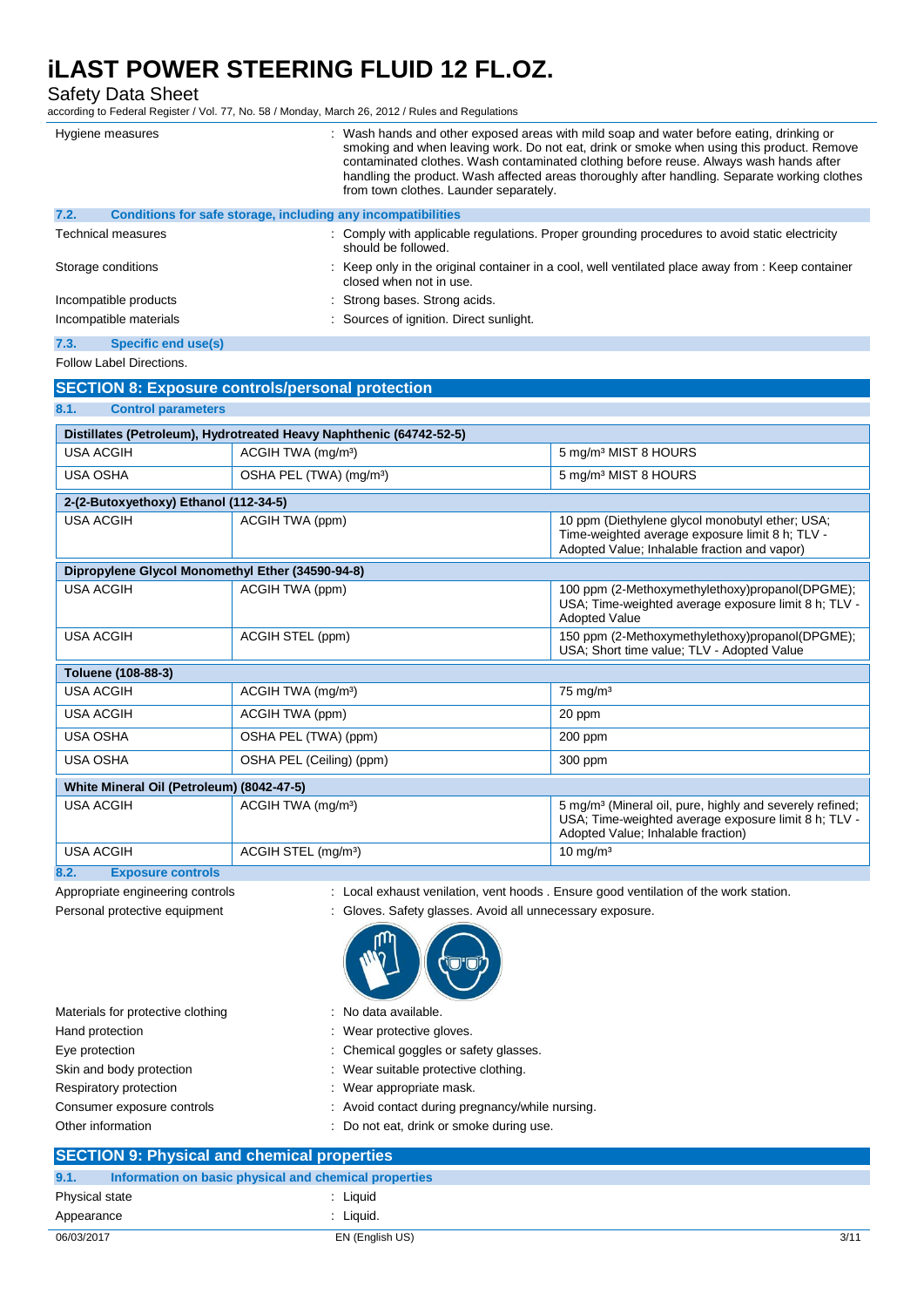#### Safety Data Sheet

according to Federal Register / Vol. 77, No. 58 / Monday, March 26, 2012 / Rules and Regulations

| according to Federal Register / Vol. 77, No. 58 / Monday, March 26, 2012 / Rules and Regulations |                                            |  |  |
|--------------------------------------------------------------------------------------------------|--------------------------------------------|--|--|
| Color                                                                                            | : Colourless to yellow.                    |  |  |
| Odor                                                                                             | Petroleum-like odour.                      |  |  |
| Odor threshold                                                                                   | No data available                          |  |  |
| рH                                                                                               | No data available                          |  |  |
| Relative evaporation rate (butyl acetate=1)                                                      | No data available                          |  |  |
| Melting point                                                                                    | No data available                          |  |  |
| Freezing point                                                                                   | No data available                          |  |  |
| Boiling point                                                                                    | 204 °C                                     |  |  |
| Flash point                                                                                      | > 94 °C                                    |  |  |
| Auto-ignition temperature                                                                        | No data available                          |  |  |
| Decomposition temperature                                                                        | No data available                          |  |  |
| Flammability (solid, gas)                                                                        | No data available                          |  |  |
| Vapor pressure                                                                                   | No data available                          |  |  |
| Relative vapor density at 20 °C                                                                  | No data available                          |  |  |
| Relative density                                                                                 | 0.88                                       |  |  |
| Solubility                                                                                       | Poorly soluble in water.<br>Water: $<$ 4 % |  |  |
| Log Pow                                                                                          | No data available                          |  |  |
| Log Kow                                                                                          | No data available                          |  |  |
| Viscosity, kinematic                                                                             | 21.6 cSt @ 40 deg C                        |  |  |
| Viscosity, dynamic                                                                               | No data available                          |  |  |
| Pour Point                                                                                       | $-36 °C$                                   |  |  |
| <b>Explosive properties</b>                                                                      | No data available                          |  |  |
| Oxidizing properties                                                                             | No data available                          |  |  |
| <b>Explosion limits</b>                                                                          | No data available                          |  |  |
| <b>Other information</b><br>9.2.                                                                 |                                            |  |  |
| VOC content                                                                                      | $: < 2 \%$                                 |  |  |
| <b>SECTION 10: Stability and reactivity</b>                                                      |                                            |  |  |
| 10.1.                                                                                            |                                            |  |  |
| <b>Reactivity</b>                                                                                |                                            |  |  |
| No additional information available                                                              |                                            |  |  |
| 10.2.<br><b>Chemical stability</b>                                                               |                                            |  |  |
| Not established.                                                                                 |                                            |  |  |
| 10.3.<br><b>Possibility of hazardous reactions</b>                                               |                                            |  |  |
| Not established.                                                                                 |                                            |  |  |
| 10.4.<br><b>Conditions to avoid</b>                                                              |                                            |  |  |
| Direct sunlight. Extremely high or low temperatures.                                             |                                            |  |  |
| 10.5.<br><b>Incompatible materials</b>                                                           |                                            |  |  |
| Strong acids. Strong bases.                                                                      |                                            |  |  |
| <b>Hazardous decomposition products</b><br>10.6.                                                 |                                            |  |  |
| Toxic fume. . Carbon monoxide. Carbon dioxide.                                                   |                                            |  |  |
| <b>SECTION 11: Toxicological information</b>                                                     |                                            |  |  |
|                                                                                                  |                                            |  |  |

**11.1. Information on toxicological effects**

Acute toxicity **in the case of the CALIC CONTEX Not classified** : Not classified

| Distillates (Petroleum), Hydrotreated Heavy Naphthenic (64742-52-5) |                                                                                                                            |  |  |
|---------------------------------------------------------------------|----------------------------------------------------------------------------------------------------------------------------|--|--|
| LD50 oral rat                                                       | > 5000 mg/kg body weight                                                                                                   |  |  |
| 2-(2-Butoxyethoxy) Ethanol (112-34-5)                               |                                                                                                                            |  |  |
| LD50 oral rat                                                       | 5660 mg/kg (Rat)                                                                                                           |  |  |
| LD50 dermal rabbit                                                  | 2764 mg/kg (Rabbit; Experimental value; OECD 402: Acute Dermal Toxicity)                                                   |  |  |
| Dipropylene Glycol Monomethyl Ether (34590-94-8)                    |                                                                                                                            |  |  |
| LD50 oral rat                                                       | 5135 mg/kg (Rat: Equivalent or similar to OECD 401; Literature study; >5000 mg/kg; Rat;<br>Experimental value)             |  |  |
| LD50 dermal rat                                                     | 9500 mg/kg (Rat; Literature study; Equivalent or similar to OECD 402; >19020 mg/kg<br>bodyweight; Rat; Experimental value) |  |  |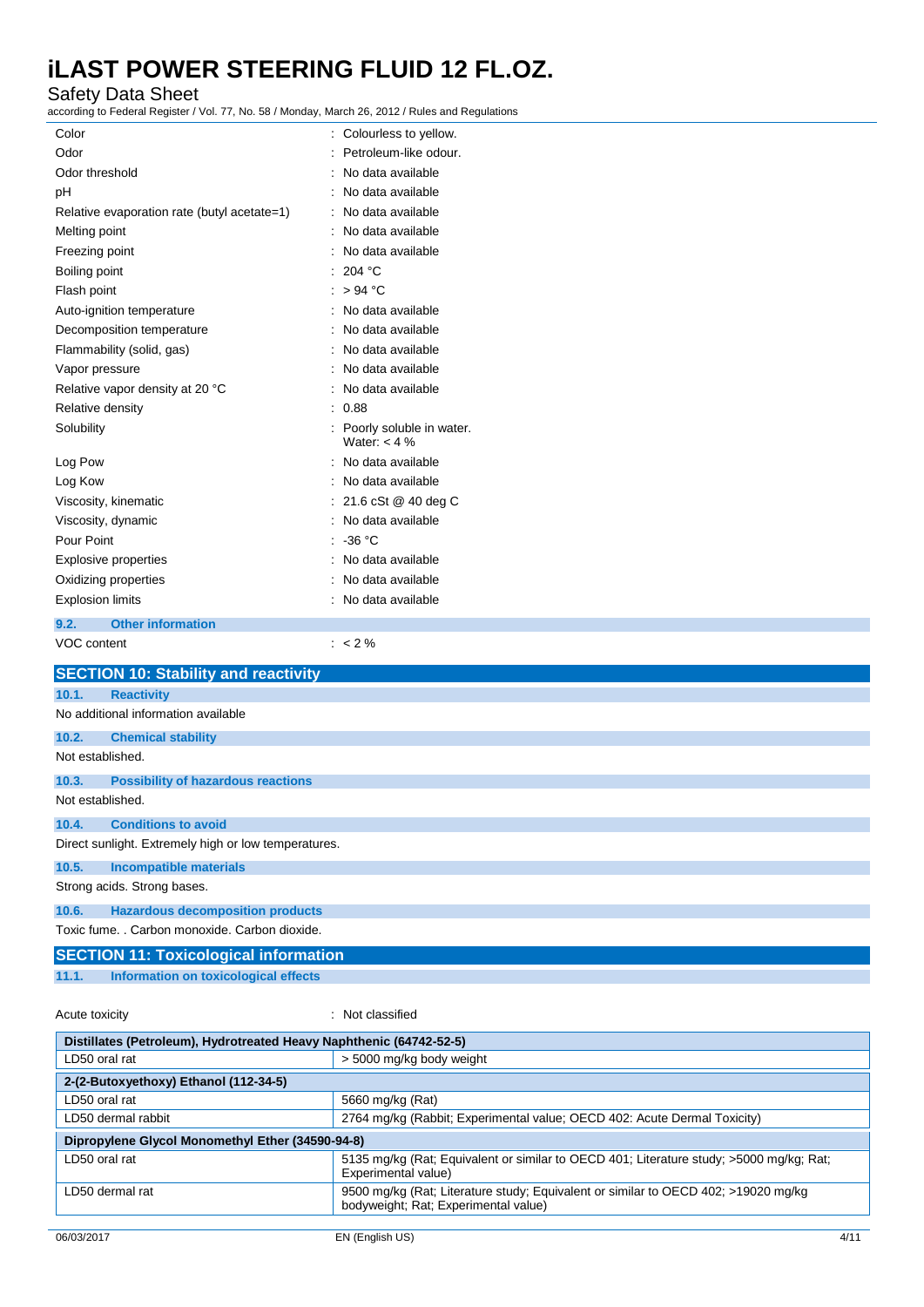#### Safety Data Sheet

according to Federal Register / Vol. 77, No. 58 / Monday, March 26, 2012 / Rules and Regulations

| Dipropylene Glycol Monomethyl Ether (34590-94-8)                    |                                                                                                                                      |  |  |
|---------------------------------------------------------------------|--------------------------------------------------------------------------------------------------------------------------------------|--|--|
| LD50 dermal rabbit                                                  | 9500 mg/kg (Rabbit; Literature study)                                                                                                |  |  |
| 2,6-Di-tert-butylphenol (128-39-2)                                  |                                                                                                                                      |  |  |
| LD50 oral rat                                                       | > 2000 mg/kg (Rat)                                                                                                                   |  |  |
| LD50 dermal rat                                                     | > 1000 mg/kg (Rat)                                                                                                                   |  |  |
| LD50 dermal rabbit                                                  | $> 10000$ mg/kg (Rabbit)                                                                                                             |  |  |
| Dibutyl Phosphonate (1809-19-4)                                     |                                                                                                                                      |  |  |
| LD50 oral rat                                                       | 3200 mg/kg (Rat)                                                                                                                     |  |  |
| LD50 dermal rabbit                                                  | 1990 mg/kg (Rabbit)                                                                                                                  |  |  |
| Toluene (108-88-3)                                                  |                                                                                                                                      |  |  |
| LD50 oral rat                                                       | 5580 mg/kg body weight (Rat; Equivalent or similar to OECD 401; Literature study; 5580<br>mg/kg bodyweight; Rat; Experimental value) |  |  |
| LD50 dermal rabbit                                                  | > 5000 mg/kg body weight LD50 quoted as 14.1 mL/kg (12267 mg/kg using density of 0.87)                                               |  |  |
| LC50 inhalation rat (mg/l)                                          | > 28.1 mg/l/4h (Rat; Air, Literature study)                                                                                          |  |  |
| White Mineral Oil (Petroleum) (8042-47-5)                           |                                                                                                                                      |  |  |
| LD50 oral rat                                                       | > 5000 mg/kg (Rat; Experimental value, Rat; Experimental value)                                                                      |  |  |
| LD50 dermal rabbit                                                  | > 2000 mg/kg (Rabbit; Experimental value, Rabbit; Experimental value)                                                                |  |  |
| LC50 inhalation rat (mg/l)                                          | > 5 mg/l/4h (Rat; Experimental value)                                                                                                |  |  |
| Skin corrosion/irritation                                           | : Not classified                                                                                                                     |  |  |
| Serious eye damage/irritation                                       | Not classified                                                                                                                       |  |  |
| Respiratory or skin sensitization                                   | Not classified                                                                                                                       |  |  |
| Germ cell mutagenicity                                              | Not classified                                                                                                                       |  |  |
| Carcinogenicity                                                     | : Not classified                                                                                                                     |  |  |
| Distillates (Petroleum), Hydrotreated Heavy Naphthenic (64742-52-5) |                                                                                                                                      |  |  |
| IARC group                                                          | 3                                                                                                                                    |  |  |
| Toluene (108-88-3)                                                  |                                                                                                                                      |  |  |
| IARC group                                                          | 3                                                                                                                                    |  |  |
| White Mineral Oil (Petroleum) (8042-47-5)                           |                                                                                                                                      |  |  |
| IARC group                                                          | 3                                                                                                                                    |  |  |
| Reproductive toxicity                                               | : Not classified                                                                                                                     |  |  |
| Specific target organ toxicity (single exposure)                    | Not classified                                                                                                                       |  |  |
| Specific target organ toxicity (repeated<br>exposure)               | : Not classified                                                                                                                     |  |  |
| Aspiration hazard                                                   | Not classified                                                                                                                       |  |  |
| Potential Adverse human health effects and<br>symptoms              | Based on available data, the classification criteria are not met.                                                                    |  |  |
| Symptoms/injuries after inhalation                                  | : May cause allergy or asthma symptoms or breathing difficulties if inhaled.                                                         |  |  |
| Symptoms/injuries after skin contact                                | May cause slight irritation . Itching. Red skin. Skin rash/inflammation.                                                             |  |  |
| Symptoms/injuries after eye contact                                 | May cause slight eye irritation . Inflammation/damage of the eye tissue. Irritation of the eye<br>tissue. Redness of the eye tissue. |  |  |

Symptoms/injuries after ingestion : May be harmful if swallowed and enters airways.

### **SECTION 12: Ecological information**

### **12.1. Toxicity**

| 2-(2-Butoxyethoxy) Ethanol (112-34-5)            |                                                                                                                                               |
|--------------------------------------------------|-----------------------------------------------------------------------------------------------------------------------------------------------|
| LC50 fish 1                                      | 1300 mg/l (LC50; OECD 203: Fish, Acute Toxicity Test; 96 h; Lepomis macrochirus; Static<br>system; Fresh water; Experimental value)           |
| EC50 Daphnia 2                                   | > 100 mg/l (EC50; OECD 202: Daphnia sp. Acute Immobilisation Test; 48 h; Daphnia magna;<br>Static system; Fresh water; Experimental value)    |
| Dipropylene Glycol Monomethyl Ether (34590-94-8) |                                                                                                                                               |
| EC50 Daphnia 1                                   | 1919 mg/l (LC50; Equivalent or similar to OECD 202; 48 h; Daphnia magna; Static system;<br>Fresh water; Experimental value)                   |
| Threshold limit algae 1                          | 969 mg/l (NOEC; OECD 201: Alga, Growth Inhibition Test; 72 h; Selenastrum capricornutum;<br>Static system; Fresh water; Experimental value)   |
| Threshold limit algae 2                          | > 969 mg/l (EC50; OECD 201: Alga, Growth Inhibition Test; 72 h; Selenastrum capricornutum;<br>Static system; Fresh water; Experimental value) |
| 2,6-Di-tert-butylphenol (128-39-2)               |                                                                                                                                               |
| EC50 Daphnia 1                                   | 0.45 mg/l (EC50; 48 h)                                                                                                                        |
| 06/03/2017                                       | 5/11<br>EN (English US)                                                                                                                       |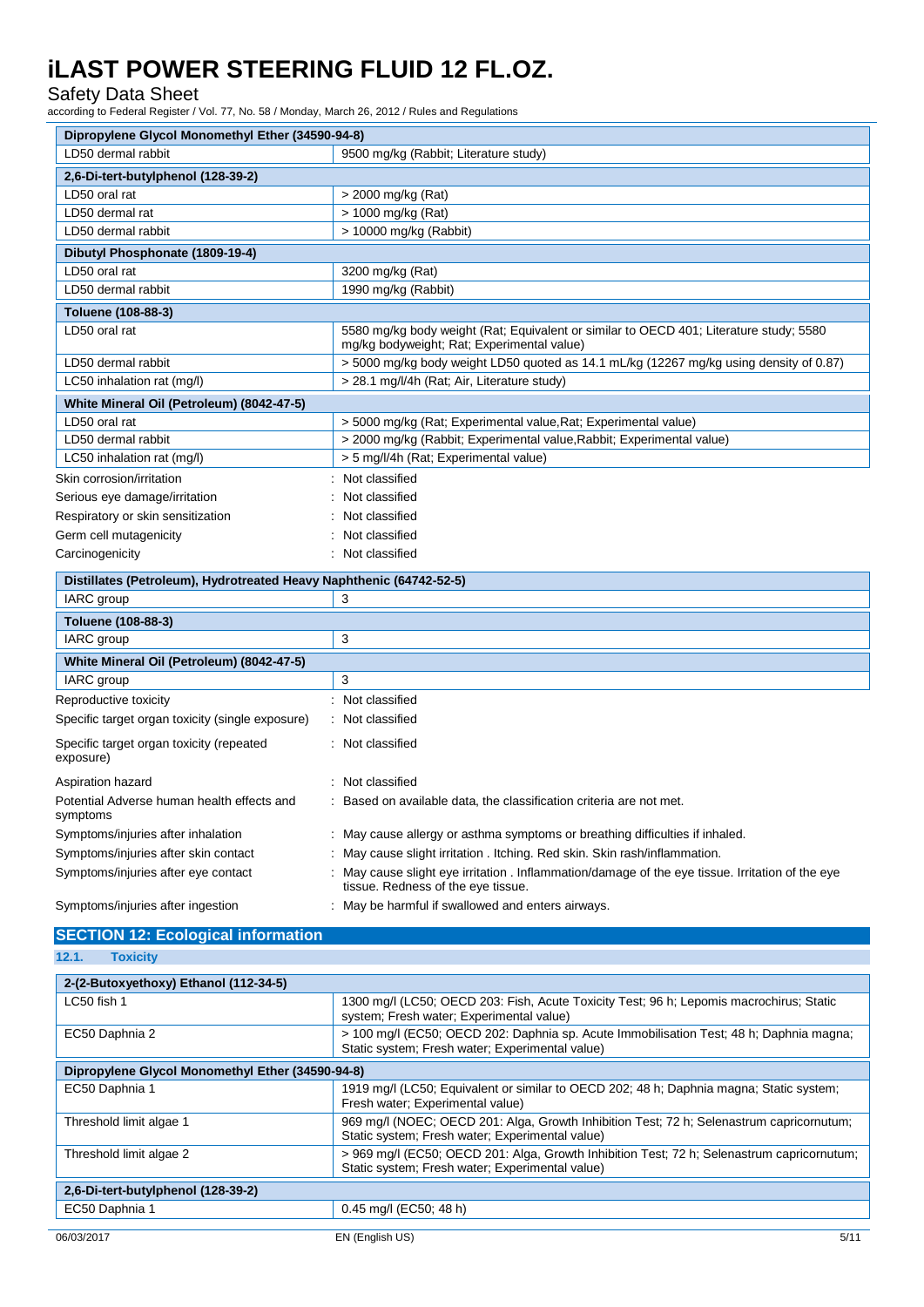#### Safety Data Sheet

according to Federal Register / Vol. 77, No. 58 / Monday, March 26, 2012 / Rules and Regulations

| White Mineral Oil (Petroleum) (8042-47-5)                                         |                                                                                                                                                      |
|-----------------------------------------------------------------------------------|------------------------------------------------------------------------------------------------------------------------------------------------------|
| LC50 fish 1                                                                       | > 100 mg/l (LC50; OECD 203: Fish, Acute Toxicity Test; 96 h; Oncorhynchus mykiss; Static<br>system; Fresh water; Experimental value)                 |
| EC50 Daphnia 1                                                                    | > 100 mg/l (LC50; OECD 202: Daphnia sp. Acute Immobilisation Test; 48 h; Daphnia magna;<br>Static system; Fresh water; Experimental value)           |
| Threshold limit algae 1                                                           | >= 100 mg/l (NOEL; OECD 201: Alga, Growth Inhibition Test; 72 h; Pseudokirchneriella<br>subcapitata; Static system; Fresh water; Weight of evidence) |
| Tri-para-cresylphosphate (78-32-0)                                                |                                                                                                                                                      |
| LC50 fish 1                                                                       | > 100 mg/l (LC50; 96 h)                                                                                                                              |
| EC50 other aquatic organisms 1                                                    | > 5 mg/l (28 h; Scenedesmus quadricauda; Photosynthesis)                                                                                             |
| 12.2.<br><b>Persistence and degradability</b>                                     |                                                                                                                                                      |
| <b>ILAST POWER STEERING FLUID 12 FL.OZ.</b>                                       |                                                                                                                                                      |
| Persistence and degradability                                                     | Not established.                                                                                                                                     |
| Distillates (Petroleum), Hydrotreated Heavy Naphthenic (64742-52-5)               |                                                                                                                                                      |
| Persistence and degradability                                                     | Not established.                                                                                                                                     |
| 2-(2-Butoxyethoxy) Ethanol (112-34-5)                                             |                                                                                                                                                      |
| Persistence and degradability                                                     | Readily biodegradable in water. Biodegradable in the soil. No (test)data on mobility of the                                                          |
| Biochemical oxygen demand (BOD)                                                   | substance available. Photodegradation in the air.<br>0.25 g $O2$ /g substance                                                                        |
| Chemical oxygen demand (COD)                                                      | 2.08 g $O2$ /g substance                                                                                                                             |
| ThOD                                                                              | 2.173 g $O2$ /g substance                                                                                                                            |
| BOD (% of ThOD)                                                                   | 0.11                                                                                                                                                 |
| Dipropylene Glycol Monomethyl Ether (34590-94-8)                                  |                                                                                                                                                      |
| Persistence and degradability                                                     | Readily biodegradable in water. No (test)data on mobility of the substance available.<br>Photolysis in the air.                                      |
| Biochemical oxygen demand (BOD)                                                   | 0 g $O2$ /g substance                                                                                                                                |
| ThOD                                                                              | 2.06 g $O2$ /g substance                                                                                                                             |
| BOD (% of ThOD)                                                                   | 0                                                                                                                                                    |
| Petroleum Naphtha (64742-47-8)                                                    |                                                                                                                                                      |
| Persistence and degradability                                                     | Not established.                                                                                                                                     |
| 2,6-Di-tert-butylphenol (128-39-2)                                                |                                                                                                                                                      |
| Persistence and degradability                                                     | Not readily biodegradable in water. Forming sediments in water.                                                                                      |
| BOD (% of ThOD)                                                                   | 0.077 (5 days; Literature study)                                                                                                                     |
| Dibutyl Phosphonate (1809-19-4)                                                   |                                                                                                                                                      |
| Persistence and degradability                                                     | Biodegradability in water: no data available. Photodegradation in the air.                                                                           |
| Toluene (108-88-3)                                                                |                                                                                                                                                      |
| Persistence and degradability                                                     | Readily biodegradable in water. Biodegradable in the soil. Low potential for adsorption in soil.                                                     |
| Biochemical oxygen demand (BOD)                                                   | 2.15 g $O2$ /g substance                                                                                                                             |
| Chemical oxygen demand (COD)                                                      | 2.52 g $O2$ /g substance                                                                                                                             |
| ThOD                                                                              | 3.13 g $O2$ /g substance                                                                                                                             |
| BOD (% of ThOD)                                                                   | 0.69                                                                                                                                                 |
| White Mineral Oil (Petroleum) (8042-47-5)                                         |                                                                                                                                                      |
| Persistence and degradability                                                     | Not readily biodegradable in water. Adsorbs into the soil.                                                                                           |
| Lubricating Oils (Petroleum), C15-30, Hydrotreated Neutral Oil-Based (72623-86-0) |                                                                                                                                                      |
| Persistence and degradability                                                     | Not established.                                                                                                                                     |
| Paraffinum Liquidum (8012-95-1)                                                   |                                                                                                                                                      |
| Persistence and degradability                                                     | Not established.                                                                                                                                     |
| Tri-para-cresylphosphate (78-32-0)                                                |                                                                                                                                                      |
| Persistence and degradability                                                     | Readily biodegradable in water.                                                                                                                      |
| <b>Bioaccumulative potential</b><br>12.3.                                         |                                                                                                                                                      |
| <b>ILAST POWER STEERING FLUID 12 FL.OZ.</b>                                       |                                                                                                                                                      |
| Bioaccumulative potential                                                         | Not established.                                                                                                                                     |
| Distillates (Petroleum), Hydrotreated Heavy Naphthenic (64742-52-5)               |                                                                                                                                                      |
| Bioaccumulative potential                                                         | Not established.                                                                                                                                     |
| 2-(2-Butoxyethoxy) Ethanol (112-34-5)                                             |                                                                                                                                                      |
| BCF fish 1                                                                        | $0.46$ (BCF)                                                                                                                                         |
| Log Pow                                                                           | 0.56 (Experimental value)                                                                                                                            |
|                                                                                   |                                                                                                                                                      |
| 06/03/2017                                                                        | EN (English US)<br>6/11                                                                                                                              |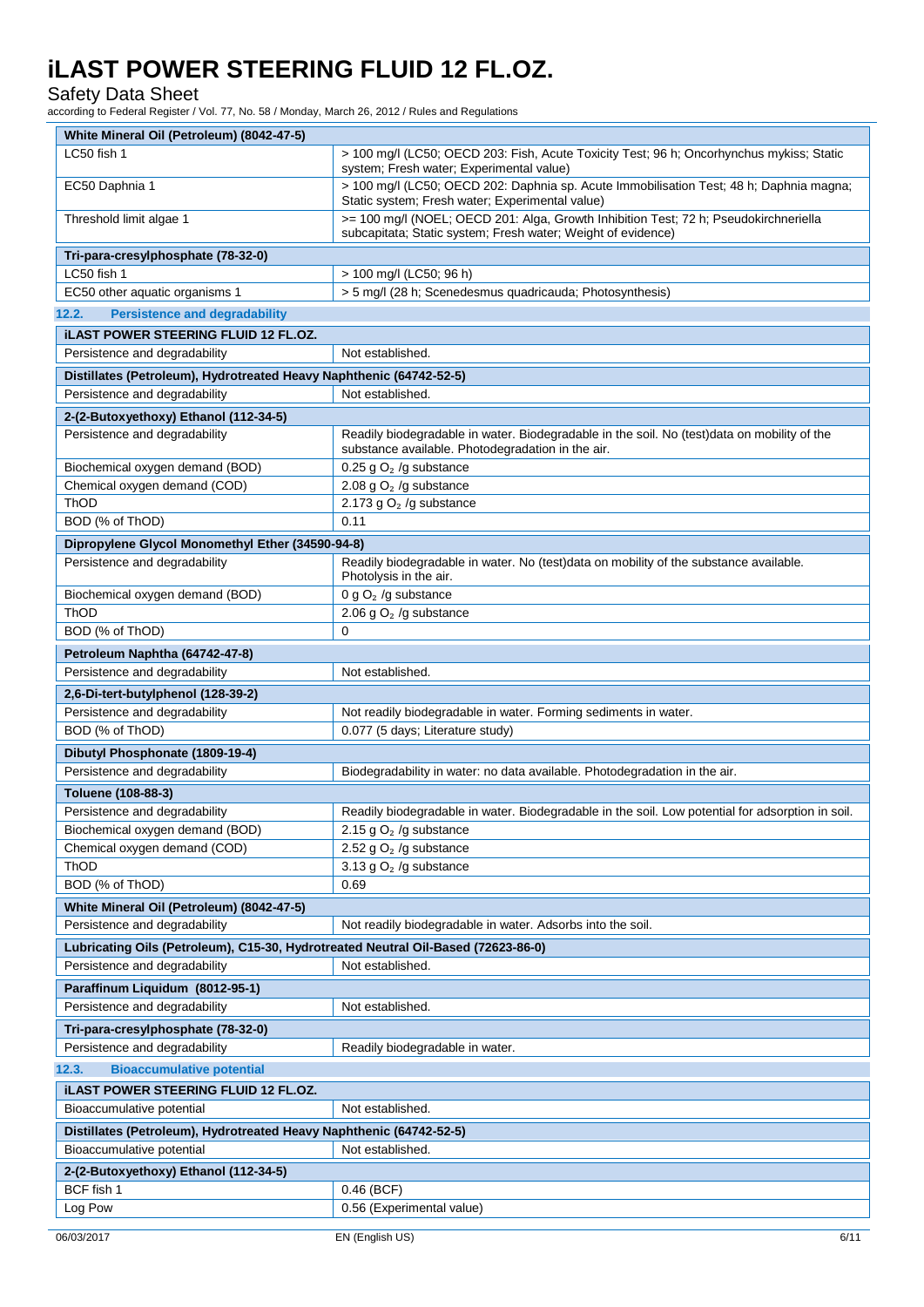### Safety Data Sheet

according to Federal Register / Vol. 77, No. 58 / Monday, March 26, 2012 / Rules and Regulations

| 2-(2-Butoxyethoxy) Ethanol (112-34-5)                                             |                                                                                                                                                                                                                                |
|-----------------------------------------------------------------------------------|--------------------------------------------------------------------------------------------------------------------------------------------------------------------------------------------------------------------------------|
| Bioaccumulative potential                                                         | Low potential for bioaccumulation (Log Kow $<$ 4).                                                                                                                                                                             |
| Dipropylene Glycol Monomethyl Ether (34590-94-8)                                  |                                                                                                                                                                                                                                |
| Log Pow                                                                           | 0.0043 (Experimental value; OECD 102: Melting Point/Melting Range; 25 °C)                                                                                                                                                      |
| Bioaccumulative potential                                                         | Low potential for bioaccumulation (Log Kow $<$ 4).                                                                                                                                                                             |
| Petroleum Naphtha (64742-47-8)                                                    |                                                                                                                                                                                                                                |
| Bioaccumulative potential                                                         | Not established.                                                                                                                                                                                                               |
| 2,6-Di-tert-butylphenol (128-39-2)                                                |                                                                                                                                                                                                                                |
| BCF fish 1                                                                        | 660 (BCF; 72 h)                                                                                                                                                                                                                |
| BCF other aquatic organisms 1                                                     | 800 (BCF; 24 h)                                                                                                                                                                                                                |
| Log Pow                                                                           | 4.92                                                                                                                                                                                                                           |
| Bioaccumulative potential                                                         | Not established.                                                                                                                                                                                                               |
| Dibutyl Phosphonate (1809-19-4)                                                   |                                                                                                                                                                                                                                |
| Log Pow                                                                           | 1.81 (Estimated value)<br>Bioaccumable.                                                                                                                                                                                        |
| Bioaccumulative potential                                                         |                                                                                                                                                                                                                                |
| Toluene (108-88-3)<br>BCF fish 2                                                  |                                                                                                                                                                                                                                |
| Log Pow                                                                           | 90 (BCF; 72 h; Leuciscus idus; Static system; Fresh water)<br>2.73 (Experimental value; Other; 20 °C)                                                                                                                          |
| Bioaccumulative potential                                                         | Low potential for bioaccumulation (BCF < 500).                                                                                                                                                                                 |
|                                                                                   |                                                                                                                                                                                                                                |
| White Mineral Oil (Petroleum) (8042-47-5)<br>Log Pow                              | > 6 (Calculated)                                                                                                                                                                                                               |
| Bioaccumulative potential                                                         | High potential for bioaccumulation (Log Kow > 5).                                                                                                                                                                              |
| Lubricating Oils (Petroleum), C15-30, Hydrotreated Neutral Oil-Based (72623-86-0) |                                                                                                                                                                                                                                |
| Bioaccumulative potential                                                         | Not established.                                                                                                                                                                                                               |
| Paraffinum Liquidum (8012-95-1)                                                   |                                                                                                                                                                                                                                |
| Bioaccumulative potential                                                         | Not established.                                                                                                                                                                                                               |
| Tri-para-cresylphosphate (78-32-0)                                                |                                                                                                                                                                                                                                |
| BCF fish 1                                                                        | 1589 (BCF; 168 h)                                                                                                                                                                                                              |
| Log Pow                                                                           | 5.34                                                                                                                                                                                                                           |
| Bioaccumulative potential                                                         | High potential for bioaccumulation (Log Kow > 5).                                                                                                                                                                              |
| 12.4.<br><b>Mobility in soil</b>                                                  |                                                                                                                                                                                                                                |
| 2-(2-Butoxyethoxy) Ethanol (112-34-5)                                             |                                                                                                                                                                                                                                |
| Surface tension                                                                   | 0.034 N/m (25 °C)                                                                                                                                                                                                              |
| Toluene (108-88-3)                                                                |                                                                                                                                                                                                                                |
| Surface tension                                                                   | 0.03 N/m (20 $°C$ )                                                                                                                                                                                                            |
| Tri-para-cresylphosphate (78-32-0)                                                |                                                                                                                                                                                                                                |
| Surface tension                                                                   | 0.044 N/m (25 °C)                                                                                                                                                                                                              |
|                                                                                   |                                                                                                                                                                                                                                |
| <b>Other adverse effects</b><br>12.5.                                             |                                                                                                                                                                                                                                |
| Other information                                                                 | : Avoid release to the environment.                                                                                                                                                                                            |
| <b>SECTION 13: Disposal considerations</b>                                        |                                                                                                                                                                                                                                |
| 13.1.<br><b>Waste treatment methods</b>                                           |                                                                                                                                                                                                                                |
| Waste disposal recommendations                                                    | Dispose of contents/container to appropriate waste disposal facility, in accordance with local,<br>regional, national, international regulations. . Dispose in a safe manner in accordance with<br>local/national regulations. |
| Ecology - waste materials                                                         | Avoid release to the environment.                                                                                                                                                                                              |
| <b>SECTION 14: Transport information</b>                                          |                                                                                                                                                                                                                                |
| In accordance with ADR / RID / IMDG / IATA / ADN                                  |                                                                                                                                                                                                                                |
| US DOT (ground):<br>Not regulated,                                                |                                                                                                                                                                                                                                |
| ICAO/IATA (air):<br>Not Regiulated,                                               |                                                                                                                                                                                                                                |
|                                                                                   |                                                                                                                                                                                                                                |
| IMO/IMDG (water):<br>Not Regulated,                                               |                                                                                                                                                                                                                                |
|                                                                                   |                                                                                                                                                                                                                                |
| 14.2.<br><b>UN proper shipping name</b>                                           |                                                                                                                                                                                                                                |

| Proper Shipping Name (DOT) |  |  |
|----------------------------|--|--|
|----------------------------|--|--|

: Not regulated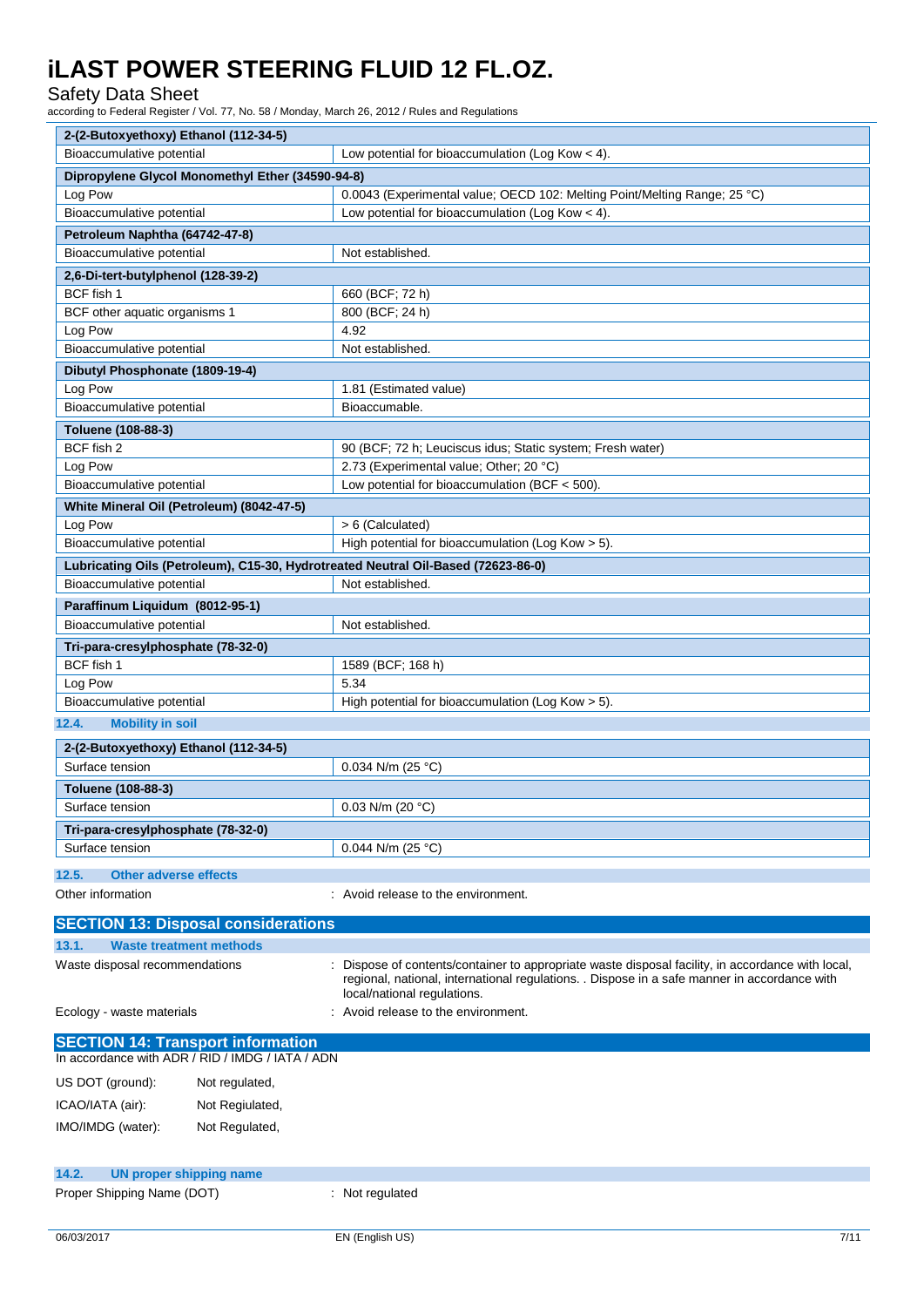Safety Data Sheet

according to Federal Register / Vol. 77, No. 58 / Monday, March 26, 2012 / Rules and Regulations

| 14.3. Additional information                                                                               |                                                                                    |
|------------------------------------------------------------------------------------------------------------|------------------------------------------------------------------------------------|
| Other information                                                                                          | : No supplementary information available.                                          |
|                                                                                                            |                                                                                    |
| <b>Overland transport</b>                                                                                  |                                                                                    |
| No additional information available                                                                        |                                                                                    |
|                                                                                                            |                                                                                    |
| <b>Transport by sea</b>                                                                                    |                                                                                    |
| No additional information available                                                                        |                                                                                    |
| <b>Air transport</b>                                                                                       |                                                                                    |
| No additional information available                                                                        |                                                                                    |
| <b>SECTION 15: Regulatory information</b>                                                                  |                                                                                    |
| 15.1. US Federal regulations                                                                               |                                                                                    |
| <b>ILAST POWER STEERING FLUID 12 FL.OZ.</b>                                                                |                                                                                    |
| SARA Section 311/312 Hazard Classes                                                                        | Immediate (acute) health hazard                                                    |
|                                                                                                            |                                                                                    |
| Distillates (Petroleum), Hydrotreated Heavy Naphthenic (64742-52-5)<br>SARA Section 311/312 Hazard Classes | Delayed (chronic) health hazard                                                    |
|                                                                                                            |                                                                                    |
| 2-(2-Butoxyethoxy) Ethanol (112-34-5)                                                                      |                                                                                    |
| Subject to reporting requirements of United States SARA Section 313                                        |                                                                                    |
| SARA Section 311/312 Hazard Classes                                                                        | Immediate (acute) health hazard<br>Delayed (chronic) health hazard                 |
|                                                                                                            | Reactive hazard                                                                    |
| Petroleum Naphtha (64742-47-8)                                                                             |                                                                                    |
| Listed on the United States TSCA (Toxic Substances Control Act) inventory                                  |                                                                                    |
| SARA Section 311/312 Hazard Classes                                                                        | Fire hazard                                                                        |
|                                                                                                            | Delayed (chronic) health hazard                                                    |
| Toluene (108-88-3)                                                                                         |                                                                                    |
| Subject to reporting requirements of United States SARA Section 313                                        |                                                                                    |
| Listed on the United States TSCA (Toxic Substances Control Act) inventory                                  |                                                                                    |
| Listed on the United States SARA Section 302                                                               |                                                                                    |
| SARA Section 311/312 Hazard Classes                                                                        | Delayed (chronic) health hazard                                                    |
|                                                                                                            | Fire hazard<br>Immediate (acute) health hazard                                     |
|                                                                                                            |                                                                                    |
| White Mineral Oil (Petroleum) (8042-47-5)                                                                  |                                                                                    |
| Listed on the United States TSCA (Toxic Substances Control Act) inventory                                  |                                                                                    |
| 15.2. International regulations                                                                            |                                                                                    |
| <b>CANADA</b>                                                                                              |                                                                                    |
| 2-(2-Butoxyethoxy) Ethanol (112-34-5)                                                                      |                                                                                    |
| Listed on the Canadian DSL (Domestic Substances List)                                                      |                                                                                    |
| <b>WHMIS Classification</b>                                                                                | Class B Division 3 - Combustible Liquid                                            |
|                                                                                                            | Class D Division 2 Subdivision B - Toxic material causing other toxic effects      |
| Petroleum Naphtha (64742-47-8)                                                                             |                                                                                    |
| Toluene (108-88-3)                                                                                         |                                                                                    |
| Listed on the Canadian DSL (Domestic Substances List)                                                      |                                                                                    |
| <b>WHMIS Classification</b>                                                                                | Class B Division 2 - Flammable Liquid                                              |
|                                                                                                            | Class D Division 2 Subdivision A - Very toxic material causing other toxic effects |
|                                                                                                            | Class D Division 2 Subdivision B - Toxic material causing other toxic effects      |
| White Mineral Oil (Petroleum) (8042-47-5)                                                                  |                                                                                    |
| Listed on the Canadian DSL (Domestic Substances List)                                                      |                                                                                    |

**EU-Regulations**

| Petroleum Naphtha (64742-47-8)                                                                     |  |  |
|----------------------------------------------------------------------------------------------------|--|--|
| Toluene (108-88-3)                                                                                 |  |  |
| Listed on the EEC inventory EINECS (European Inventory of Existing Commercial Chemical Substances) |  |  |
| White Mineral Oil (Petroleum) (8042-47-5)                                                          |  |  |
| Listed on the EEC inventory EINECS (European Inventory of Existing Commercial Chemical Substances) |  |  |

**Classification according to Regulation (EC) No. 1272/2008 [CLP]**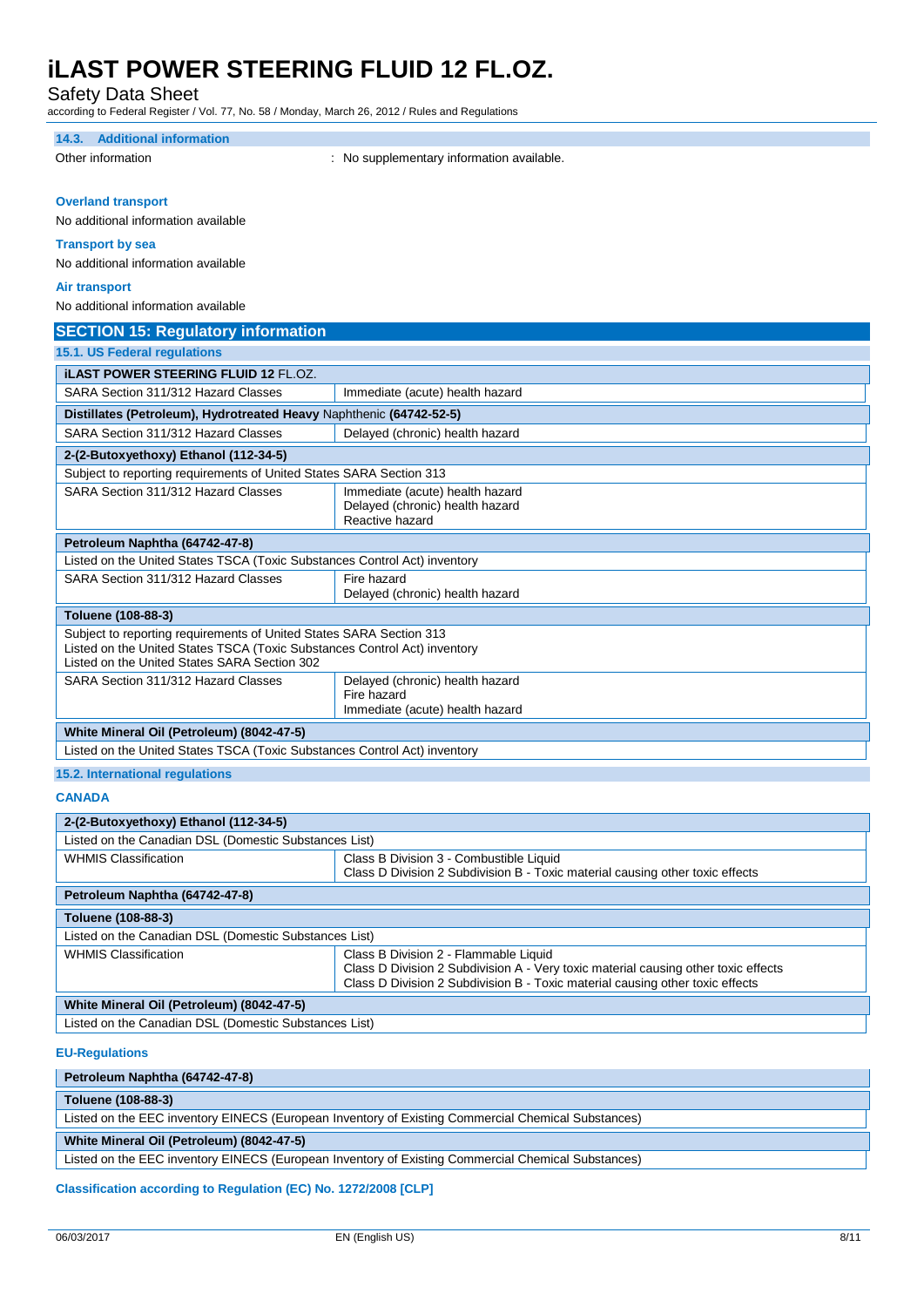Safety Data Sheet

| according to Federal Register / Vol. 77, No. 58 / Monday, March 26, 2012 / Rules and Regulations |                                                   |                                             |                                             |                            |  |
|--------------------------------------------------------------------------------------------------|---------------------------------------------------|---------------------------------------------|---------------------------------------------|----------------------------|--|
| Classification according to Directive 67/548/EEC [DSD] or 1999/45/EC [DPD]                       |                                                   |                                             |                                             |                            |  |
| Not classified                                                                                   |                                                   |                                             |                                             |                            |  |
| 15.2.2.<br><b>National regulations</b>                                                           |                                                   |                                             |                                             |                            |  |
| Petroleum Naphtha (64742-47-8)                                                                   |                                                   |                                             |                                             |                            |  |
| Toluene (108-88-3)                                                                               |                                                   |                                             |                                             |                            |  |
| White Mineral Oil (Petroleum) (8042-47-5)                                                        |                                                   |                                             |                                             |                            |  |
| 15.3. US State regulations                                                                       |                                                   |                                             |                                             |                            |  |
| <b>iLAST POWER STEERING FLUID 12 FL.OZ.</b>                                                      |                                                   |                                             |                                             |                            |  |
| U.S. - California - Proposition 65 - Carcinogens List                                            |                                                   | No                                          |                                             |                            |  |
| U.S. - California - Proposition 65 - Developmental<br>Toxicity                                   |                                                   | No                                          |                                             |                            |  |
| U.S. - California - Proposition 65 - Reproductive<br>Toxicity - Female                           |                                                   | No                                          |                                             |                            |  |
| U.S. - California - Proposition 65 - Reproductive<br><b>Toxicity - Male</b>                      |                                                   | No                                          |                                             |                            |  |
| State or local regulations                                                                       |                                                   | U.S. - California - Proposition 65          |                                             |                            |  |
| Distillates (Petroleum), Hydrotreated Heavy Naphthenic (64742-52-5)                              |                                                   |                                             |                                             |                            |  |
| U.S. California -                                                                                | U.S. - California -                               | U.S. - California -                         | U.S. California                             | Non-significant risk level |  |
| Proposition 65 -<br>Carcinogens List                                                             | Proposition 65 -<br><b>Developmental Toxicity</b> | Proposition 65 -<br>Reproductive Toxicity - | Proposition 65 -<br>Reproductive Toxicity - | (NSRL)                     |  |
|                                                                                                  |                                                   | Female                                      | Male                                        |                            |  |
| No.                                                                                              | No                                                | No                                          | No                                          |                            |  |
| 2-(2-Butoxyethoxy) Ethanol (112-34-5)                                                            |                                                   |                                             |                                             |                            |  |
| U.S. California -                                                                                | U.S. - California -<br>Proposition 65 -           | U.S. - California -                         | U.S. - California -<br>Proposition 65 -     | Non-significant risk level |  |
| Proposition 65 -<br>Carcinogens List                                                             | <b>Developmental Toxicity</b>                     | Proposition 65 -<br>Reproductive Toxicity - | Reproductive Toxicity -                     | (NSRL)                     |  |
|                                                                                                  |                                                   | Female                                      | Male                                        |                            |  |
| No                                                                                               | <b>No</b>                                         | No                                          | No                                          |                            |  |
| Dipropylene Glycol Monomethyl Ether (34590-94-8)                                                 |                                                   |                                             |                                             |                            |  |
| U.S. California                                                                                  | U.S. California                                   | U.S. - California -                         | U.S. - California -                         | Non-significant risk level |  |
| Proposition 65 -<br>Carcinogens List                                                             | Proposition 65 -<br><b>Developmental Toxicity</b> | Proposition 65 -<br>Reproductive Toxicity - | Proposition 65 -<br>Reproductive Toxicity - | (NSRL)                     |  |
|                                                                                                  |                                                   | Female                                      | Male                                        |                            |  |
| No                                                                                               | No                                                | No                                          | No                                          |                            |  |
| Petroleum Naphtha (64742-47-8)                                                                   |                                                   |                                             |                                             |                            |  |
| U.S. California -                                                                                | U.S. - California -                               | U.S. - California -                         | U.S. - California -                         | Non-significant risk level |  |
| Proposition 65 -                                                                                 | Proposition 65 -                                  | Proposition 65 -                            | Proposition 65 -                            | (NSRL)                     |  |
| Carcinogens List                                                                                 | <b>Developmental Toxicity</b>                     | Reproductive Toxicity -<br>Female           | Reproductive Toxicity -<br>Male             |                            |  |
| No                                                                                               | No                                                | No                                          | No                                          |                            |  |
| 2,6-Di-tert-butylphenol (128-39-2)                                                               |                                                   |                                             |                                             |                            |  |
| U.S. - California -                                                                              | U.S. - California -                               | U.S. - California -                         | U.S. California                             | Non-significant risk level |  |
| Proposition 65 -                                                                                 | Proposition 65 -                                  | Proposition 65 -                            | Proposition 65 -                            | (NSRL)                     |  |
| Carcinogens List                                                                                 | <b>Developmental Toxicity</b>                     | Reproductive Toxicity -<br>Female           | Reproductive Toxicity -<br>Male             |                            |  |
| No                                                                                               | No                                                | No                                          | No                                          |                            |  |
| Dibutyl Phosphonate (1809-19-4)                                                                  |                                                   |                                             |                                             |                            |  |
| U.S. California -                                                                                | U.S. - California -                               | U.S. - California -                         | U.S. - California -                         | Non-significant risk level |  |
| Proposition 65 -                                                                                 | Proposition 65 -                                  | Proposition 65 -                            | Proposition 65 -                            | (NSRL)                     |  |

Reproductive Toxicity -

U.S. - California - Proposition 65 - Reproductive Toxicity - Reproductive Toxicity -

U.S. - California - Proposition 65 - Reproductive Toxicity -

Male

Male

Female

Female

Carcinogens List

**Toluene (108-88-3)** U.S. - California - Proposition 65 - Carcinogens List

Developmental Toxicity

U.S. - California - Proposition 65 - Developmental Toxicity

No No No No

No No Nes No No No No No

Non-significant risk level

(NSRL)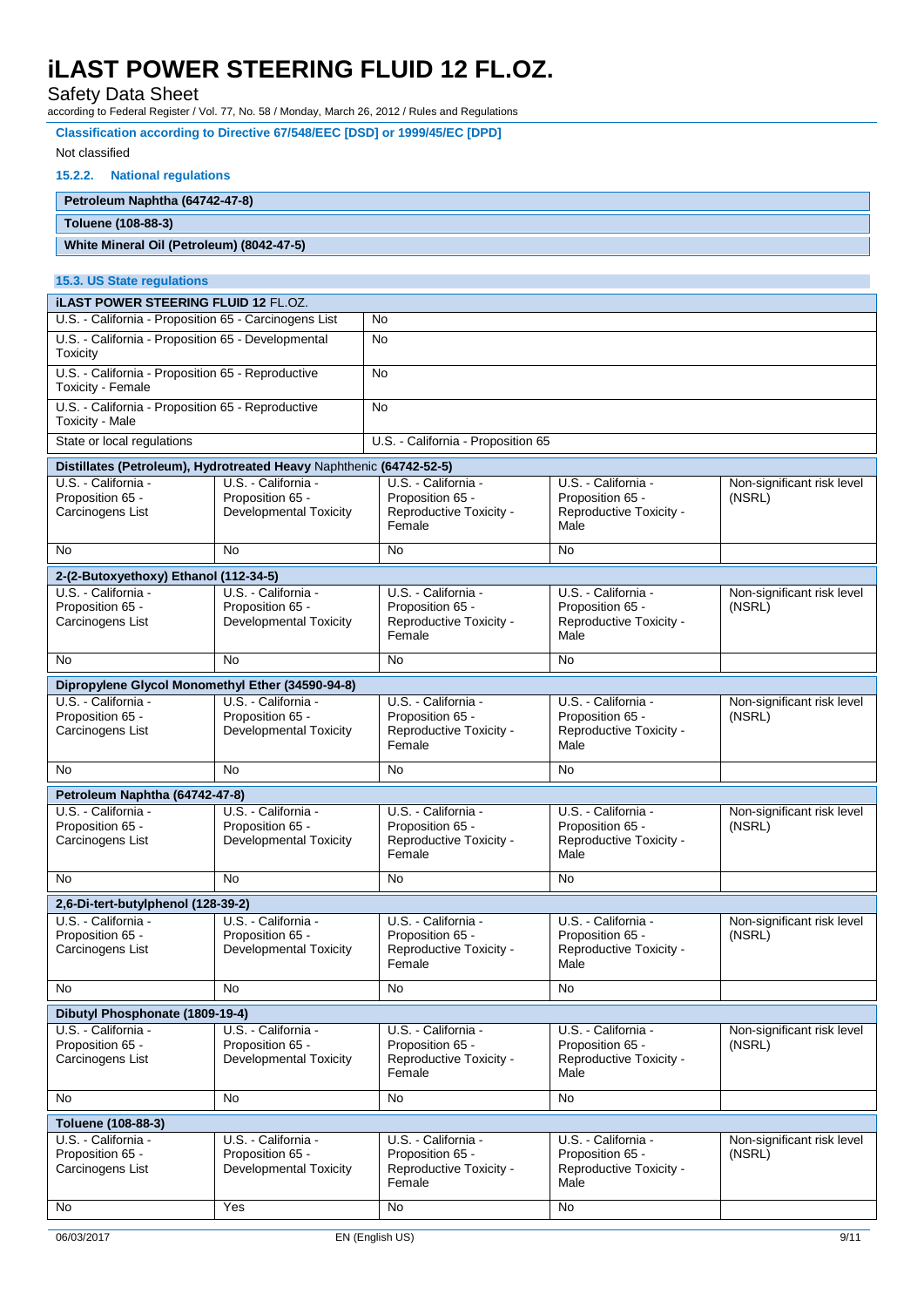#### Safety Data Sheet

according to Federal Register / Vol. 77, No. 58 / Monday, March 26, 2012 / Rules and Regulations

| White Mineral Oil (Petroleum) (8042-47-5)                                                                                                                                                                                                                                                                                                                                                                                                                                                                                   |                                                                                   |                                                                                                                                                                      |           |                                      |  |
|-----------------------------------------------------------------------------------------------------------------------------------------------------------------------------------------------------------------------------------------------------------------------------------------------------------------------------------------------------------------------------------------------------------------------------------------------------------------------------------------------------------------------------|-----------------------------------------------------------------------------------|----------------------------------------------------------------------------------------------------------------------------------------------------------------------|-----------|--------------------------------------|--|
| U.S. - California -<br>Proposition 65 -<br>Carcinogens List                                                                                                                                                                                                                                                                                                                                                                                                                                                                 | U.S. - California -<br>Proposition 65 -<br>Developmental Toxicity                 | U.S. - California -<br>U.S. - California -<br>Proposition 65 -<br>Proposition 65 -<br>Reproductive Toxicity -<br>Reproductive Toxicity -<br>Female<br>Male           |           | Non-significant risk level<br>(NSRL) |  |
| No                                                                                                                                                                                                                                                                                                                                                                                                                                                                                                                          | <b>No</b>                                                                         | No                                                                                                                                                                   | No        |                                      |  |
|                                                                                                                                                                                                                                                                                                                                                                                                                                                                                                                             | Lubricating Oils (Petroleum), C15-30, Hydrotreated Neutral Oil-Based (72623-86-0) |                                                                                                                                                                      |           |                                      |  |
| U.S. California -<br>Proposition 65 -<br>Carcinogens List                                                                                                                                                                                                                                                                                                                                                                                                                                                                   | U.S. - California -<br>Proposition 65 -<br><b>Developmental Toxicity</b>          | U.S. - California -<br>U.S. - California -<br>Proposition 65 -<br>Proposition 65 -<br>(NSRL)<br>Reproductive Toxicity -<br>Reproductive Toxicity -<br>Female<br>Male |           | Non-significant risk level           |  |
| No                                                                                                                                                                                                                                                                                                                                                                                                                                                                                                                          | No                                                                                | No                                                                                                                                                                   | No        |                                      |  |
| Paraffinum Liquidum (8012-95-1)                                                                                                                                                                                                                                                                                                                                                                                                                                                                                             |                                                                                   |                                                                                                                                                                      |           |                                      |  |
| U.S. - California -<br>Proposition 65 -<br>Carcinogens List                                                                                                                                                                                                                                                                                                                                                                                                                                                                 | U.S. California -<br>Proposition 65 -<br><b>Developmental Toxicity</b>            | U.S. - California -<br>U.S. - California -<br>Proposition 65 -<br>Proposition 65 -<br>(NSRL)<br>Reproductive Toxicity -<br>Reproductive Toxicity -<br>Female<br>Male |           | Non-significant risk level           |  |
| No                                                                                                                                                                                                                                                                                                                                                                                                                                                                                                                          | <b>No</b>                                                                         | <b>No</b>                                                                                                                                                            | <b>No</b> |                                      |  |
| Tri-para-cresylphosphate (78-32-0)                                                                                                                                                                                                                                                                                                                                                                                                                                                                                          |                                                                                   |                                                                                                                                                                      |           |                                      |  |
| U.S. California -<br>Proposition 65 -<br>Carcinogens List                                                                                                                                                                                                                                                                                                                                                                                                                                                                   | U.S. - California -<br>Proposition 65 -<br><b>Developmental Toxicity</b>          | U.S. - California -<br>U.S. - California -<br>Proposition 65 -<br>Proposition 65 -<br>Reproductive Toxicity -<br>Reproductive Toxicity -<br>Female<br>Male           |           | Non-significant risk level<br>(NSRL) |  |
| No                                                                                                                                                                                                                                                                                                                                                                                                                                                                                                                          | <b>No</b>                                                                         | No                                                                                                                                                                   | No        |                                      |  |
| 2-(2-Butoxyethoxy) Ethanol (112-34-5)                                                                                                                                                                                                                                                                                                                                                                                                                                                                                       |                                                                                   |                                                                                                                                                                      |           |                                      |  |
| <b>State or local requlations</b>                                                                                                                                                                                                                                                                                                                                                                                                                                                                                           |                                                                                   |                                                                                                                                                                      |           |                                      |  |
| U.S. - Pennsylvania - RTK (Right to Know) - Environmental Hazard List<br>U.S. - New Jersey - Right to Know Hazardous Substance List                                                                                                                                                                                                                                                                                                                                                                                         |                                                                                   |                                                                                                                                                                      |           |                                      |  |
| Toluene (108-88-3)                                                                                                                                                                                                                                                                                                                                                                                                                                                                                                          |                                                                                   |                                                                                                                                                                      |           |                                      |  |
| <b>State or local requlations</b>                                                                                                                                                                                                                                                                                                                                                                                                                                                                                           |                                                                                   |                                                                                                                                                                      |           |                                      |  |
| U.S. - California - Proposition 65<br>U.S. - New Jersey - Special Health Hazards Substances List<br>New Jersey Right-to-Know<br>U.S. - Massachusetts - Right To Know List<br>Rhode Island Right to Know<br>U.S. - Michigan - Critical Materials List<br>U.S. - New Jersey - Environmental Hazardous Substances List<br>U.S. - Illinois - Toxic Air Contaminants<br>U.S. - New York - Reporting of Releases Part 597 - List of Hazardous Substances<br>U.S. - Pennsylvania - RTK (Right to Know) - Environmental Hazard List |                                                                                   |                                                                                                                                                                      |           |                                      |  |
| <b>SECTION 16: Other information</b>                                                                                                                                                                                                                                                                                                                                                                                                                                                                                        |                                                                                   |                                                                                                                                                                      |           |                                      |  |

Other information in the contract of the contract of the contract of the contract of the contract of the contract of the contract of the contract of the contract of the contract of the contract of the contract of the contr

Full text of H-phrases:

| H <sub>225</sub> | Highly flammable liquid and vapor                        |
|------------------|----------------------------------------------------------|
| H <sub>226</sub> | Flammable liquid and vapor                               |
| H <sub>227</sub> | Combustible liquid                                       |
| H302             | Harmful if swallowed                                     |
| H304             | May be fatal if swallowed and enters airways             |
| H312             | Harmful in contact with skin                             |
| H315             | Causes skin irritation                                   |
| H319             | Causes serious eye irritation                            |
| H336             | May cause drowsiness or dizziness                        |
| H361             | Suspected of damaging fertility or the unborn child      |
| H373             | May cause damage to organs through prolonged or repeated |
|                  | exposure                                                 |
| H411             | Toxic to aquatic life with long lasting effects          |
|                  |                                                          |

NFPA health hazard **in the state of the CAU cause investment of the S**: 1 - Exposure could cause irritation but only minor residual injury even if no treatment is given.

NFPA fire hazard **in the state of the state of the 1 - Must** be preheated before ignition can occur.